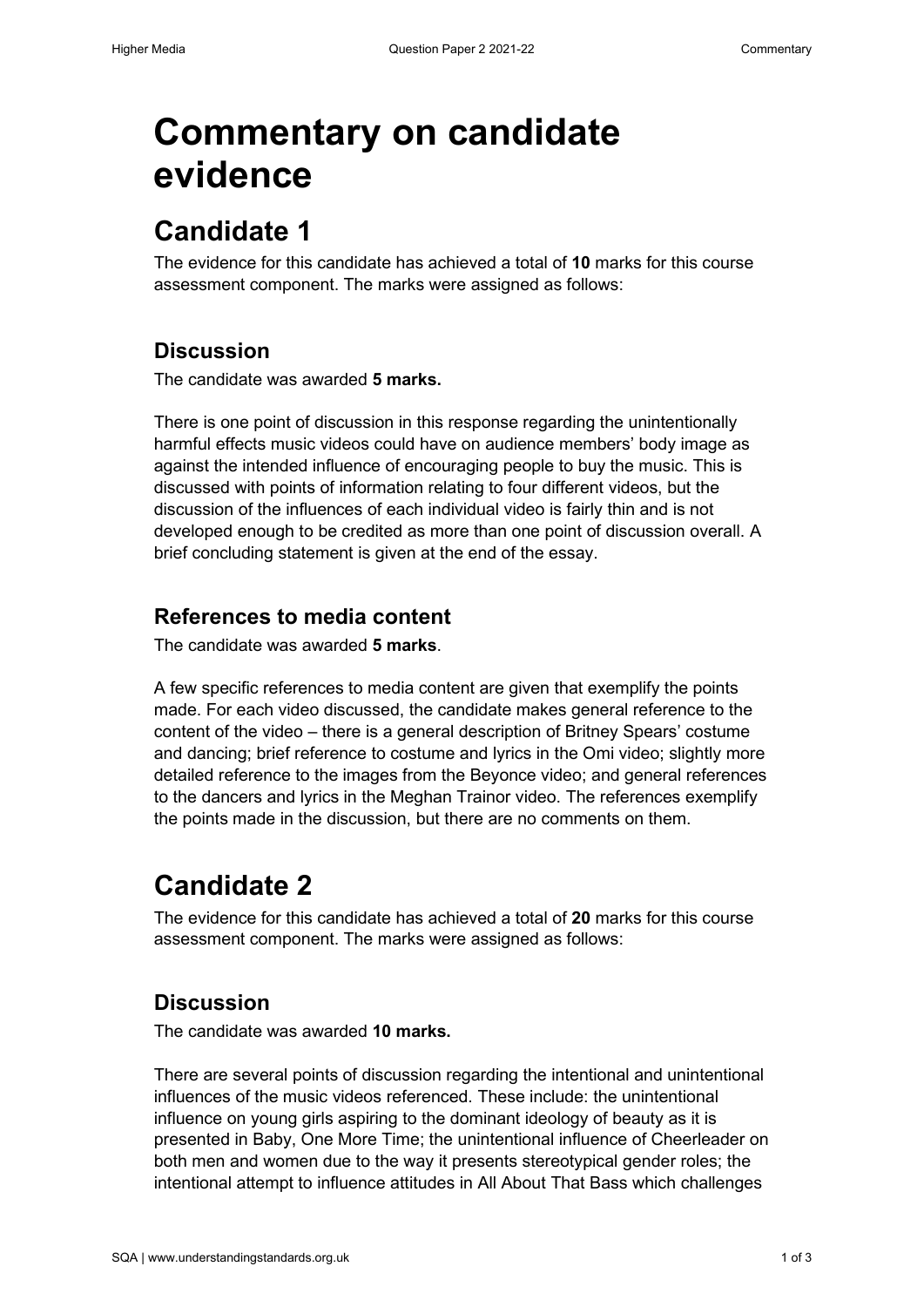the dominant ideology of beauty; and the alternative, more serious approach taken in Pretty Hurts intentionally addressing the harm caused by dominant ideologies of beauty. These points of discussion debate two perspectives relevant to the question by setting up a debate around the unintentional influence in the first two videos and how this type of influence is intentionally challenged in the second two videos. There is a clear conclusion with supporting reasons at the end of the essay. This is a strong response and was awarded the top mark available.

#### **References to media content**

The candidate was awarded **10 marks**.

There are specific and detailed references to the four videos discussed in the response. The references are effectively used to exemplify the points being made, and there is comment on the references relating the evidence to the argument. There are some insightful comments such as the reference to the use of the school fantasy leading to young audiences trusting the video and therefore being more susceptible to influence in *...Baby, One More Time*; the way the combination of visuals and lyrics in the *Cheerleader* video could lead to a harmful influence on both male and female attitudes and behaviours; and an insightful understanding of how *All About That Bass* intentionally tries to influence women's attitudes to themselves. The references throughout the response develop and exemplify points made and as there are some insightful comments the response was awarded the top mark available.

### **Candidate 3**

The evidence for this candidate has achieved a total of **16** marks for this course assessment component. The marks were assigned as follows:

#### **Discussion**

The candidate was awarded **8 marks.** 

There are two relevant points of discussion made: the first point debates the possible unintentional influence in Omi's Cheerleader video and the counter argument that these elements are present purely due to an intentional influence trying to persuade people to buy the *song. The second point debates possible unintentional influences in Beyonce's* Pretty Hurts video leading to some people self-harming, countered by discussion of the video's intention of trying to influence attitudes towards current, unrealistic and unattainable beauty standards. The two perspectives relating to each video are supported with detailed points of information and there is a clear conclusion with supporting reasons at the end of the response, and so the script is placed at the upper end of the 7-8 band.